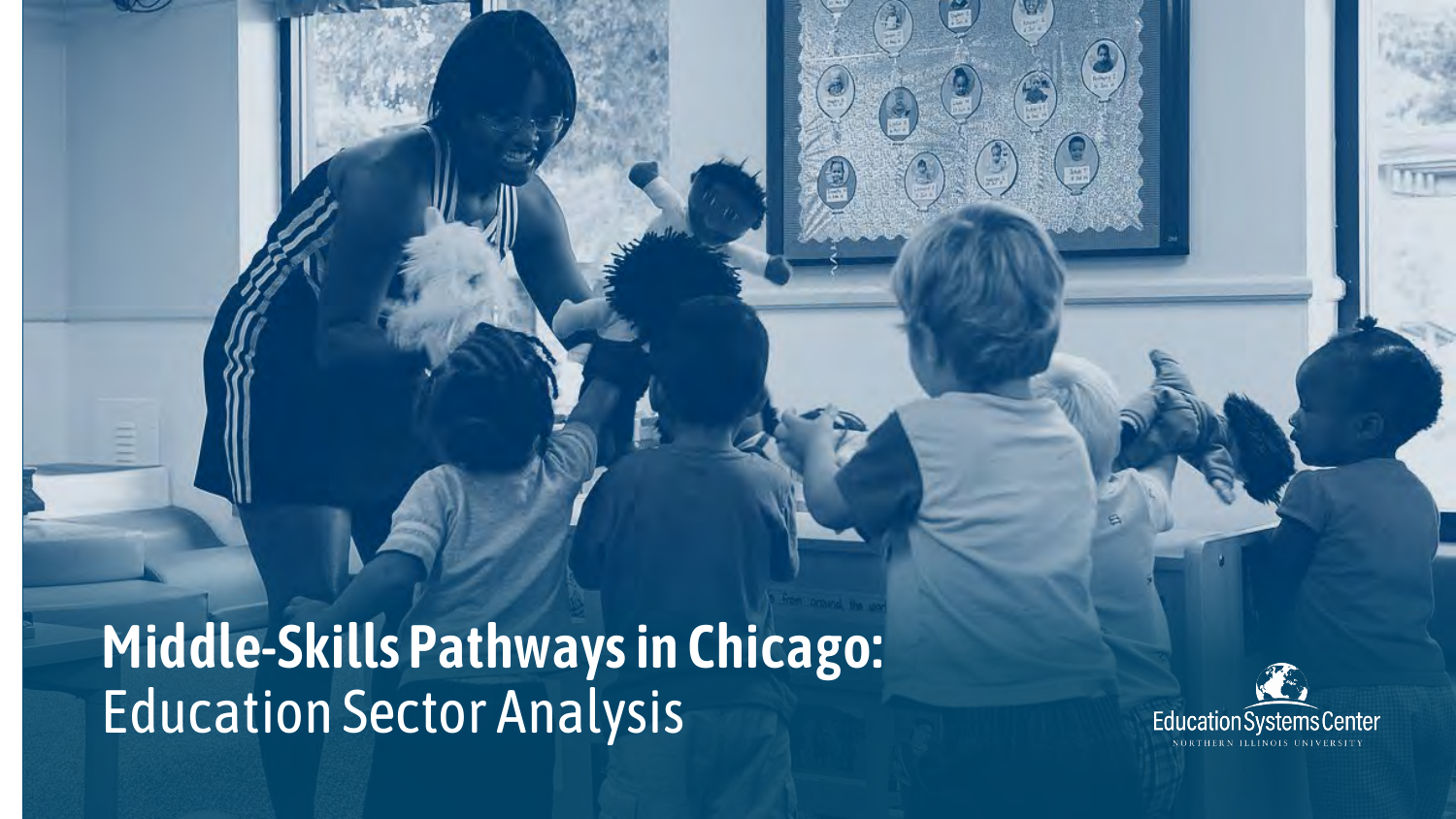## **EDU Middle-Skills Pathways in Chicago Overview**

- Good occupations requires bachelor's degree acquisition, but many middle-skills roles with postsecondary credentials or associate's degrees are in-demand and will continue to grow with potential government investment.
- Annual job openings are high in this sector, due to retirements and employee movement. Number of people employed in this sector is massive so opportunities always exist.

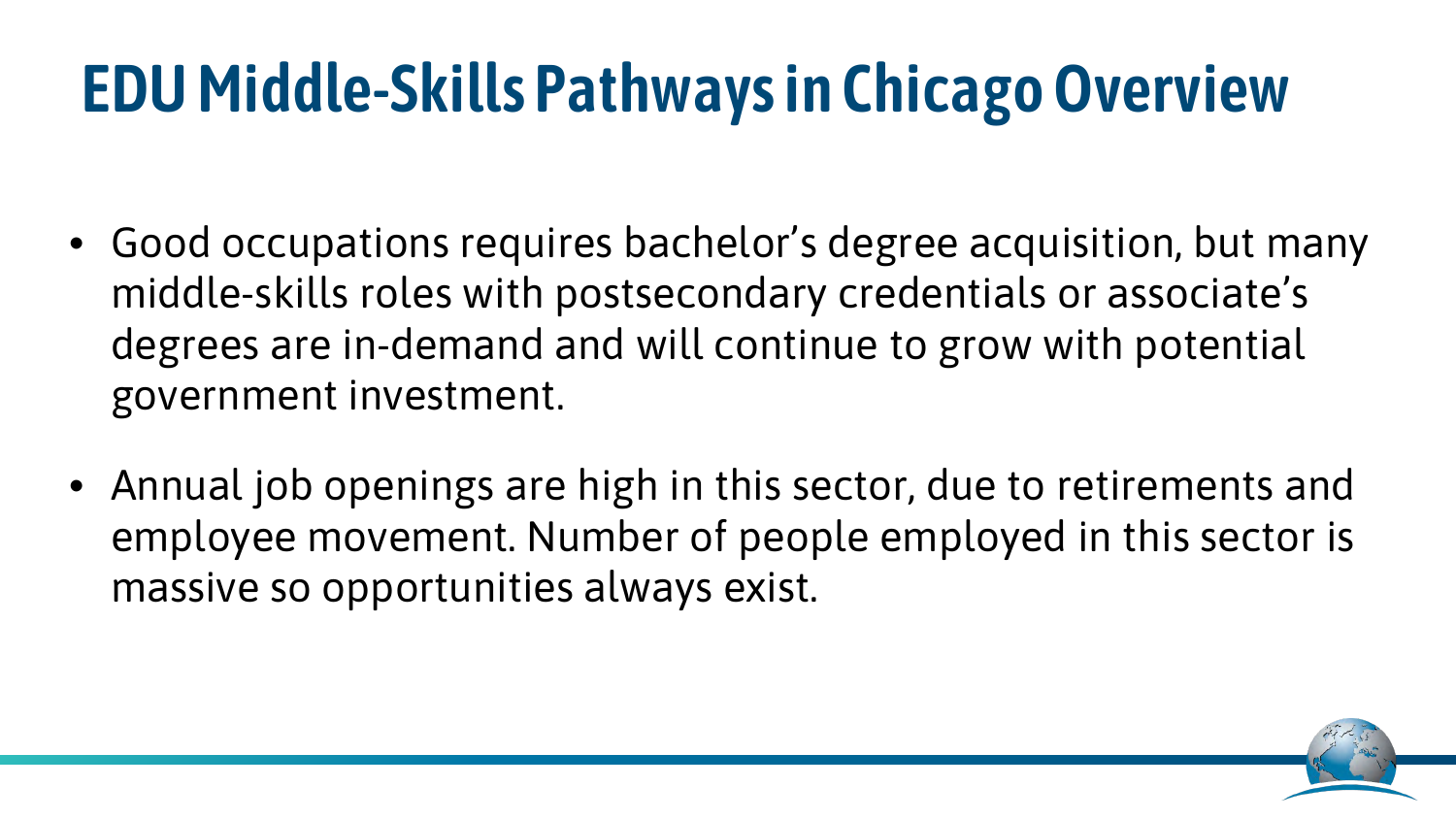## **EDU Priority Occupation and Promising Credential Areas**

| <b>Middle Skill</b><br><b>Credential Area</b>            | <b>Occupations</b>                                                             | <b>Typical Entry Education</b> | <b>Chicagoland</b><br>Wage \$/hr | <b>Chicagoland Projected</b><br>Growth (10 yr.) | <b>Annual</b><br><b>Chicagoland</b><br><b>Job Openings</b> |          | <b>Term</b>                               |
|----------------------------------------------------------|--------------------------------------------------------------------------------|--------------------------------|----------------------------------|-------------------------------------------------|------------------------------------------------------------|----------|-------------------------------------------|
| <b>Guided Transfer AA</b>                                | Child, Family, and School Social Workers                                       | Bachelor's                     | \$25.54                          | 5.1%                                            | 582                                                        | 得        | <b>High Priority</b><br><b>Occupation</b> |
|                                                          | <b>Secondary School Teacher</b>                                                | Bachelor's                     | \$39.00                          | 1.7%                                            | 1,130                                                      | $\Box$   | <b>High Priority</b><br><b>Occupation</b> |
|                                                          | <b>Physical Education (Middle School</b><br>Teacher)                           | Bachelor's                     | \$32.00                          | 1.7%                                            | 811                                                        | 冒        | <b>High Priority</b><br><b>Occupation</b> |
|                                                          | <b>Music Education (Secondary School</b><br>Teacher)                           | Bachelor's                     | \$39.00                          | 1.7%                                            | 811                                                        | Έ        | <b>High Priority</b><br><b>Occupation</b> |
|                                                          | <b>Special Education</b>                                                       | Bachelor's                     | \$32.00                          | 1.8%                                            | 133                                                        | (몸       | <b>High Priority</b><br><b>Occupation</b> |
|                                                          | <b>Elementary Education</b>                                                    | Bachelor's                     | \$32.00                          | 1.8%                                            | 1,573                                                      | Ē        | <b>High Priority</b><br><b>Occupation</b> |
| <b>Child Development:</b><br><b>Pre-school Education</b> | <b>Preschool Teacher</b>                                                       | Associate                      | \$15.58                          | 8.3%                                            | 1,011                                                      | $\leq$   | <b>Gateway</b><br><b>Occupation</b>       |
|                                                          | <b>Childcare Worker</b>                                                        | High School Diploma            | \$12.40                          | 1.4%                                            | 1,852                                                      | <⊟       | <b>Gateway</b><br><b>Occupation</b>       |
|                                                          | <b>Teacher Assistant</b>                                                       | Some College                   | \$14.00                          | 3.2%                                            | 2,368                                                      | $\leq$   | <b>Gateway</b><br><b>Occupation</b>       |
|                                                          | <b>Education and Childcare Administrators,</b><br><b>Preschool and Daycare</b> | Bachelor's                     | \$25.14                          | 8%                                              | 113                                                        | $\equiv$ | <b>High Priority</b><br><b>Occupation</b> |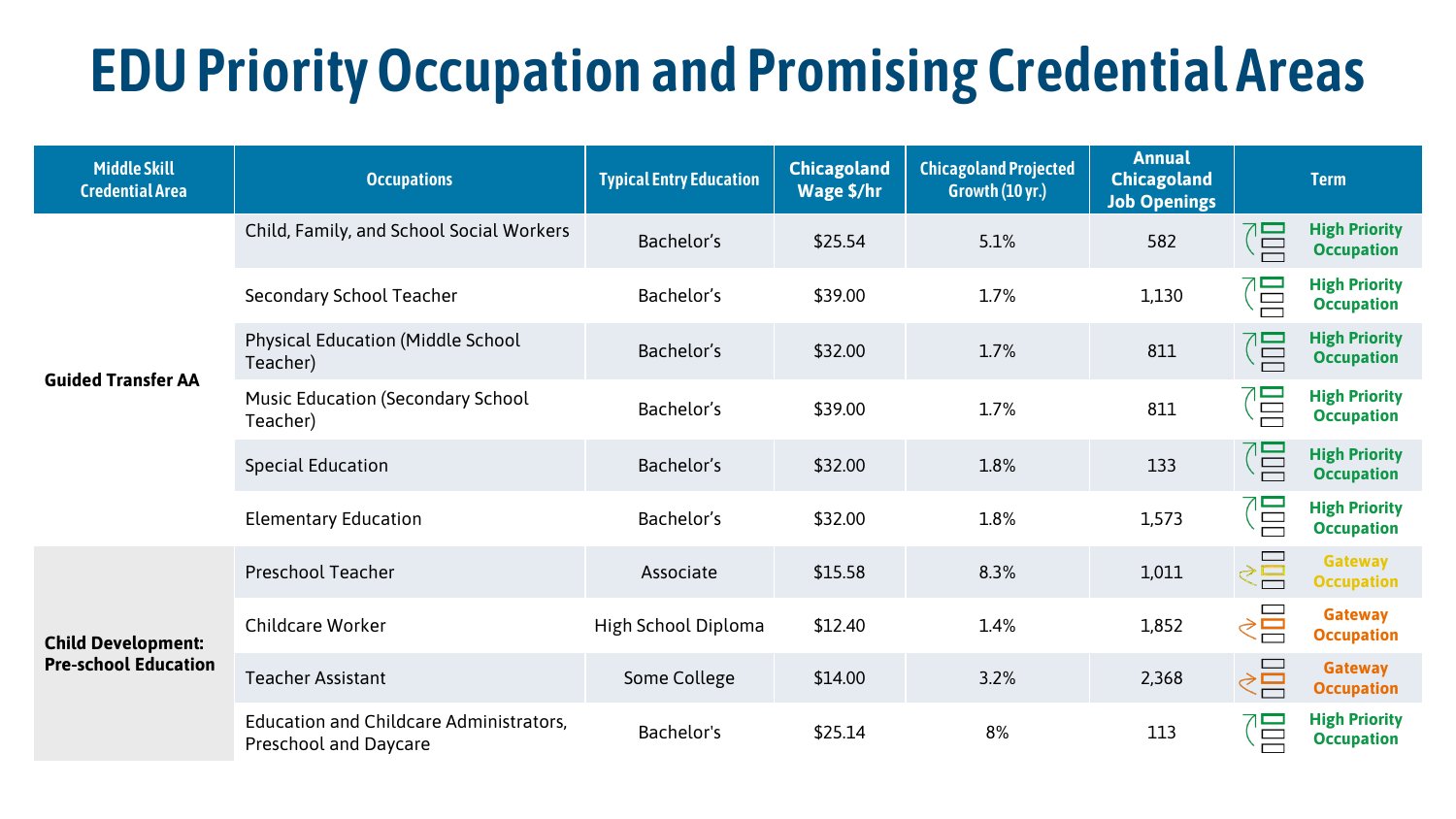## **Overview of Private Training Landscape**

Based on [Chicagoland CareerPathways,](https://www.careerpathways.net/) the private training landscape is limited:

- In education and early childhood, all industry credentials are exclusively delivered in a college or university setting, including gateways credentials (except level 1)
- Youth job placement programs have potential to place individuals in school-based setting with internship but may be difficult because of required background checks.

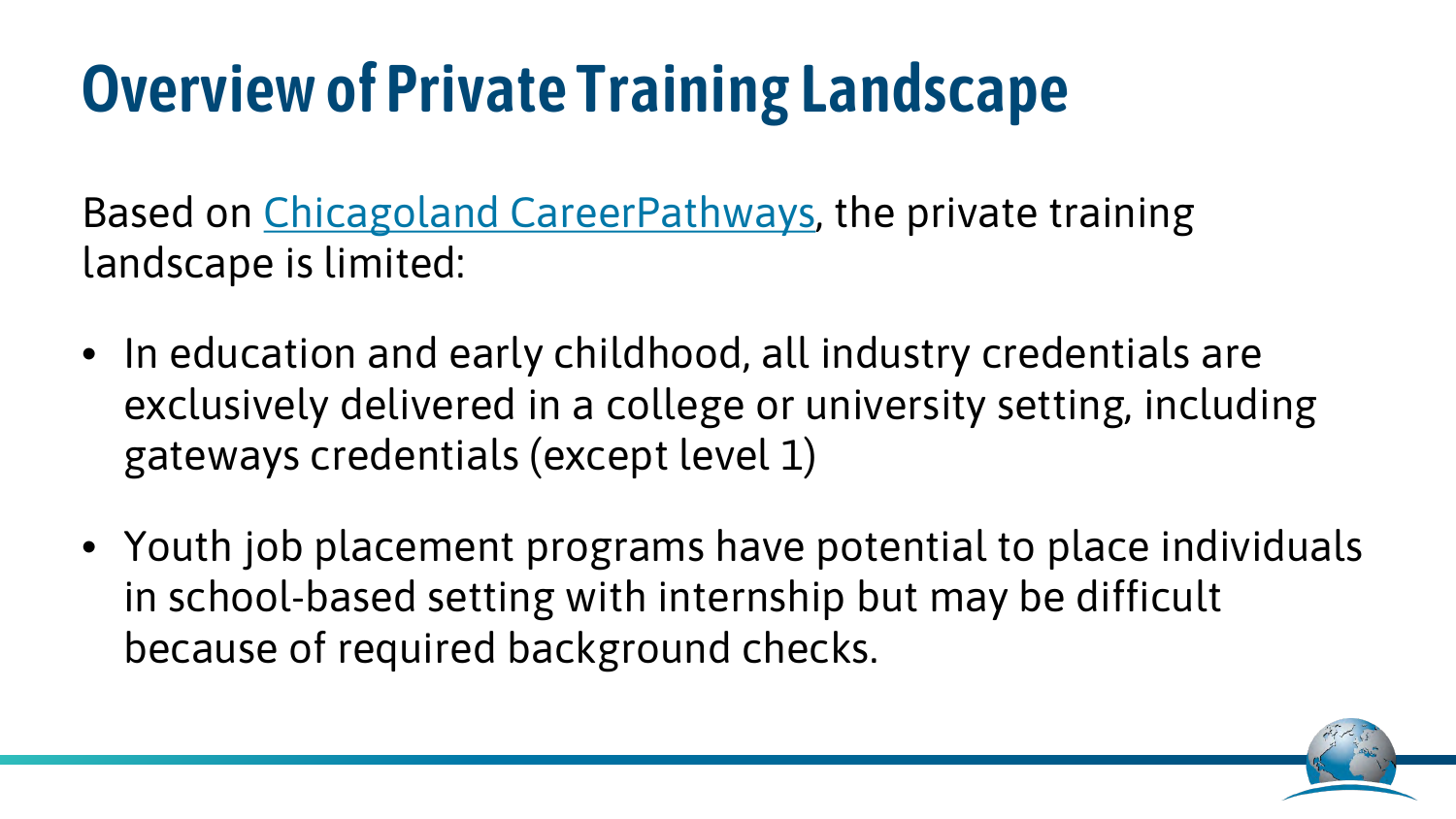